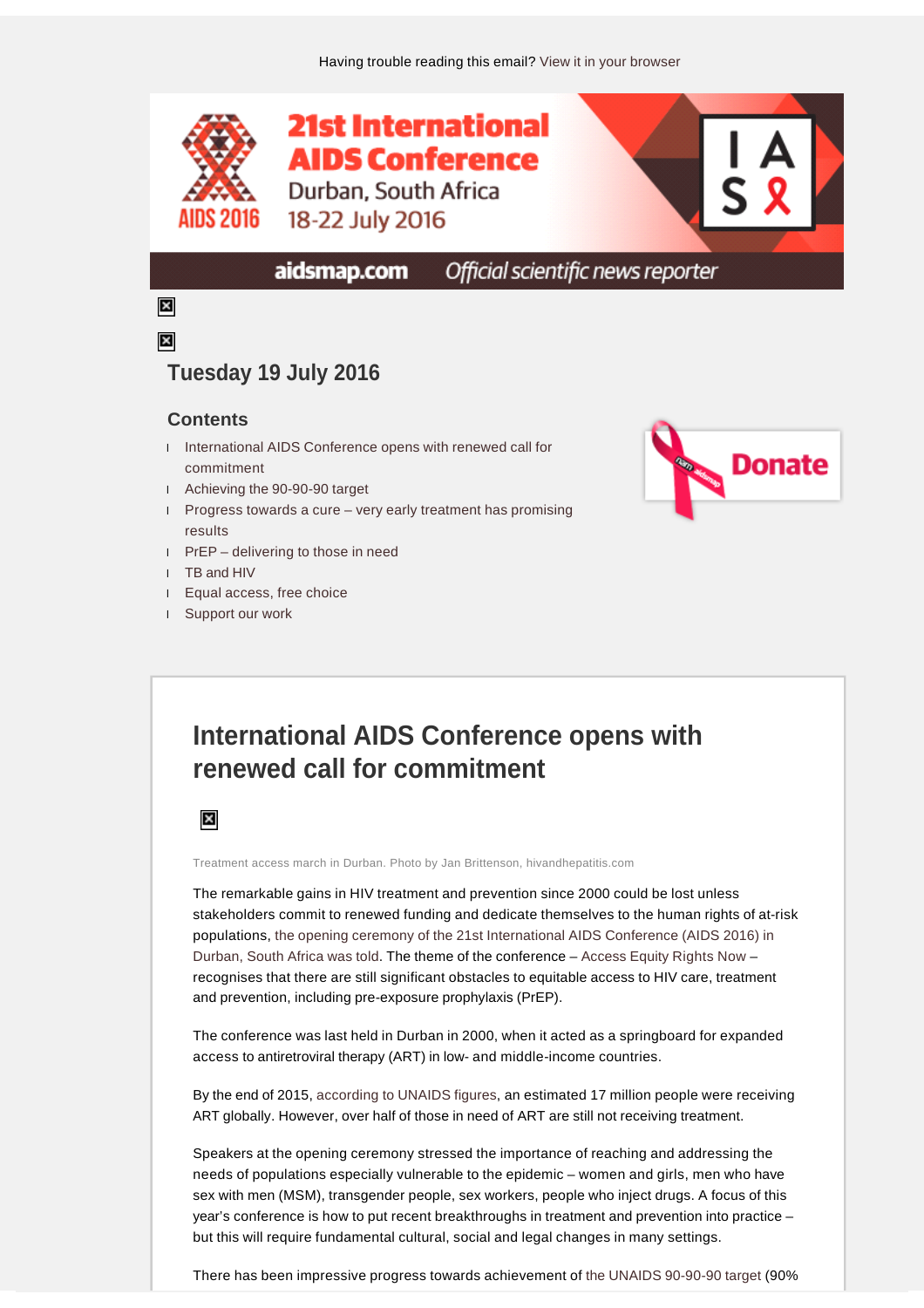of people living with HIV diagnosed, 90% of people diagnosed taking HIV treatment, 90% of those on treatment achieving viral suppression). But these achievements are being imperiled by withdrawal of funding by major donors, and low- and middle-income countries lack the resources to make good the shortfall.

This year's conference features over 2000 scientific papers and 18,000 delegates are attending from across the world. The event also includes a number of integrated 'pre-conferences', focusing on progress towards a cure, MSM, trans women with HIV, and a leadership summit for the global network of people with HIV.

**Related links** 



[Visit our AIDS 2016 conference webpages](http://www.aidsmap.com/aids2016)

# **Achieving the 90-90-90 target**

 $\boldsymbol{\mathsf{x}}$ 

UNAIDS Executive Director Michel Sidibé presenting at AIDS2016. Photo by International AIDS Society/Marcus Rose

[Reduced commitment from donors is undermining efforts to achieve the 90-90-90 target,](http://www.aidsmap.com/Progress-towards-90-90-90-targets-is-promising-but-funding-is-the-critical-step-says-UNAIDS-leader/page/3071870/) [according to speakers at the conference](http://www.aidsmap.com/Progress-towards-90-90-90-targets-is-promising-but-funding-is-the-critical-step-says-UNAIDS-leader/page/3071870/).

Delegates were told that the target is achievable, but donor retreat is the biggest threat to progress.

[The 90-90-90 target](http://www.aidsmap.com/90-90-90) (90% of people living with HIV diagnosed, 90% of people diagnosed taking HIV treatment, 90% of those on treatment achieving viral suppression) – is key to achieving the aspiration of an end to AIDS by 2030.

A report released by UNAIDS on Sunday showed that real progress is being made towards the achievement of this target, including 17 million people taking HIV treatment by the end of 2015; globally, over half of people with HIV are diagnosed, with 46% of those aware of their status on treatment and 38% of people on treatment having a suppressed viral load.

However, the data also revealed disparities between world regions, with eastern Europe, central Asia and western and central Africa falling behind the progress made elsewhere.

Funding required to achieve the 90-90-90 target will peak at over US\$19 billion next year, but fall to \$18 billion in 2020. However, last year there was a \$600 million reduction in the funding provided by major donors.

UNAIDS Executive Director Michel Sidibé told aidsmap.com that if funding continued to fall it would be impossible to achieve the targets. Rather than ending AIDS by 2030, the epidemic will rebound and rates of new infections will once again increase.

Sidibé said that political leadership, a commitment to testing campaigns, reduced medicine costs and new ways of delivering services had been key to making progress towards the 90-90- 90 target.

Speakers provided details of their experience of providing services at each stage of the cascade – diagnosis, treatment, viral suppression.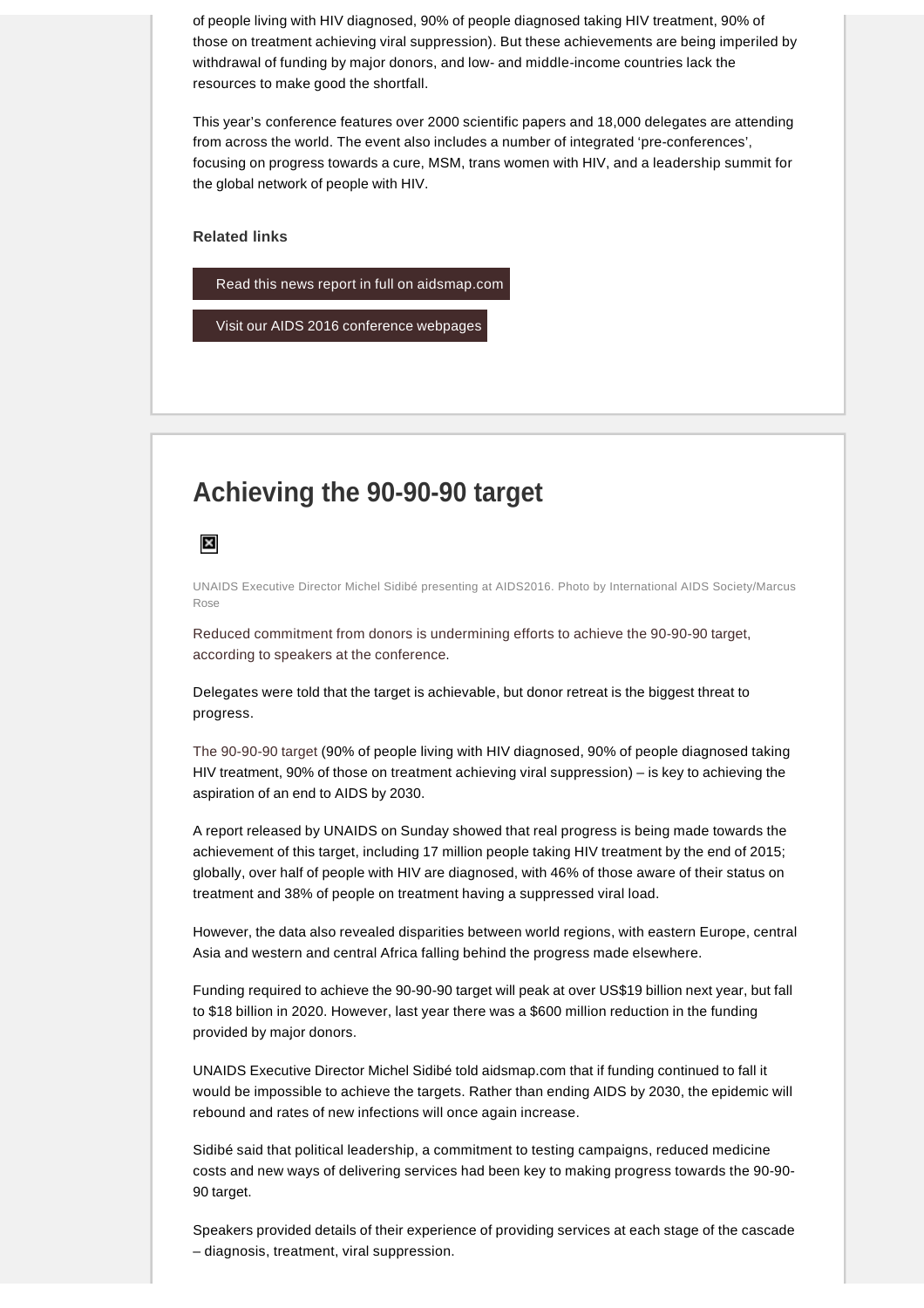PEPFAR (The US President's Emergency Plan for AIDS Relief) Ambassador Deborah Birx warned of the consequences of failure to meet the 90-90-90 target, highlighting the risk of an upsurge in new infections and a reignited epidemic if transmissions were not controlled.

**Related links** 

 $\mathbb{Z}$  [Read this news report in full on aidsmap.com](http://www.aidsmap.com/Progress-towards-90-90-90-targets-is-promising-but-funding-is-the-critical-step-says-UNAIDS-leader/page/3071870/)

 $\mathbb{Z}$  [Visit our 90-90-90 target webpage](http://www.aidsmap.com/90-90-90)

# **Progress towards a cure – very early treatment has promising results**

 $\boldsymbol{\mathsf{x}}$ 

Thumbi Ndung'u presenting at AIDS 2016. Photo by International AIDS Society/Rogan Ward

A cure for HIV remains a research priority and was the focus of [a two-day meeting](http://www.iasociety.org/HIV-programmes/Towards-an-HIV-Cure/Events/2016-Symposium) before the formal opening of this year's conference.

[A particularly interesting study involved 24 young South African women who started ART within 15](http://www.aidsmap.com/Young-women-treated-in-very-early-HIV-infection-stay-HIV-negative-and-preserve-immune-function/page/3071827/)  [days of acquiring HIV.](http://www.aidsmap.com/Young-women-treated-in-very-early-HIV-infection-stay-HIV-negative-and-preserve-immune-function/page/3071827/) Aged between 18 and 23, the participants were recruited to the study when they were HIV-negative but identified as being at high-risk of acquiring HIV. As part of the study, the women were offered condoms and advice on HIV prevention.

Very frequent testing (twice a week) enabled researchers to identify participants with very recent HIV infections. Very early treatment resulted in much lower peak viral load during acute HIV infection and 30 days after infection, viral load had fallen to undetectable levels. Early treatment also preserved CD4 cell count. The function of key immune cells normally disrupted by HIV infection was also preserved.

Many of the women did not develop antibodies to HIV, even though intensive testing revealed very low levels of HIV infection in cells.

The women are to remain on treatment for at least another two or three years. A decision will then be made on whether or not to interrupt antiretroviral therapy (ART) to see if the participants maintain control of HIV without the need for treatment. Another research priority will be to see if it is possible to eradicate the very low levels of HIV infection observed in these women.

**Related links** 

[Read this news report in full on aidsmap.com](http://www.aidsmap.com/Young-women-treated-in-very-early-HIV-infection-stay-HIV-negative-and-preserve-immune-function/page/3071827/)

### **PrEP – delivering to those in need**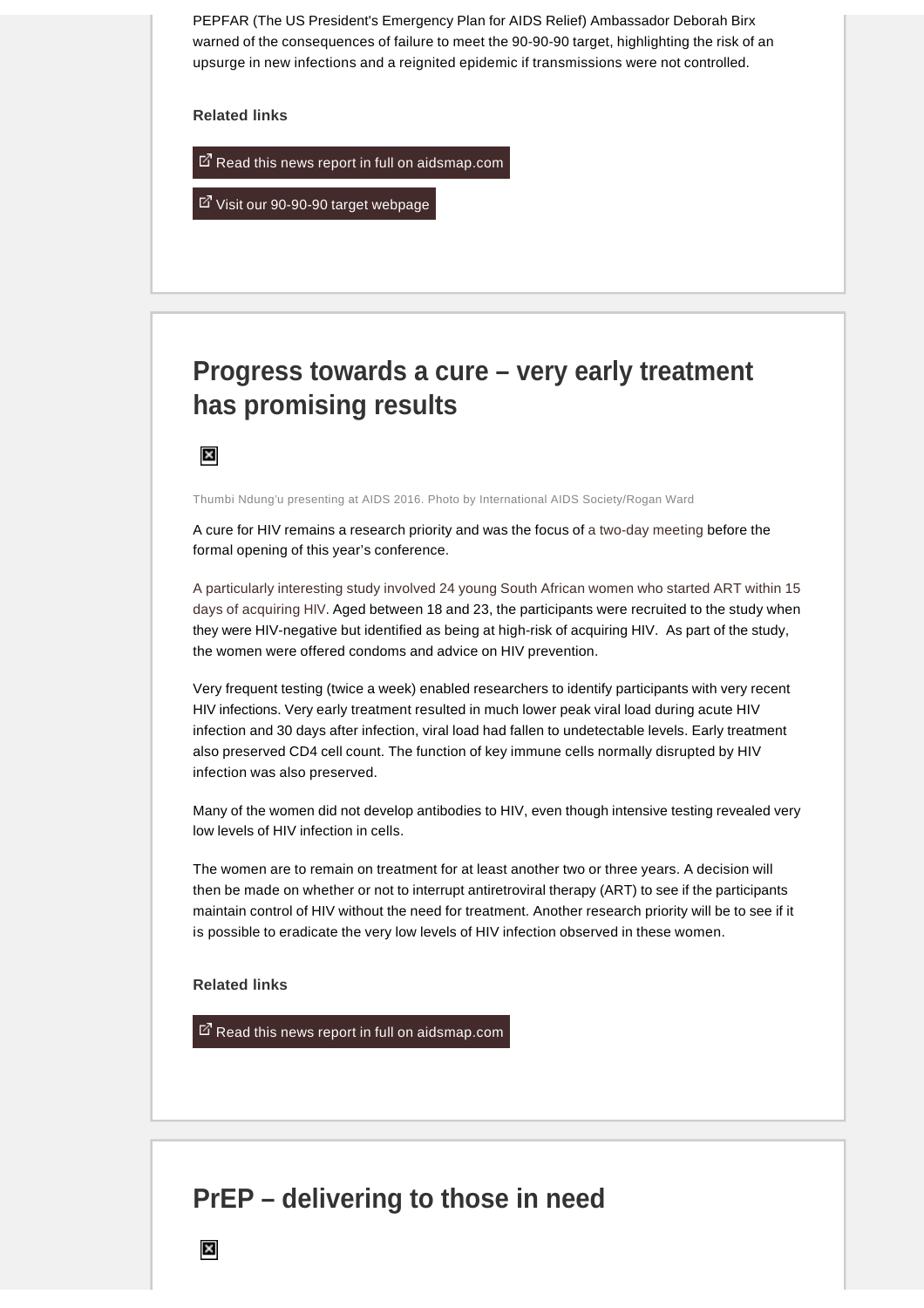Linda-Gail Bekker presenting at AIDS 2016. Photo by International AIDS Society/Steve Forrest/Workers' Photos

One of the most important recent developments in HIV prevention has been the introduction of [pre-exposure prophylaxis \(PrEP\),](http://www.aidsmap.com/PrEP/cat/1623/) which if taken properly provides HIV-negative individuals with a very high level of protection against HIV.

[A pre-conference meeting was told that providing access to PrEP to those who would benefit](http://www.aidsmap.com/PrEP-researchers-now-focusing-on-the-best-ways-to-get-PrEP-to-people-who-need-it/page/3071679/)  [from it is now an important priority](http://www.aidsmap.com/PrEP-researchers-now-focusing-on-the-best-ways-to-get-PrEP-to-people-who-need-it/page/3071679/).

The World Health Organization (WHO) will soon be issuing PrEP implementation guidelines. This wide-ranging document will address the concerns of political leaders, medicine regulators, community regulators, public health officials and clinical and other front-line medical and testing personnel.

WHO also suggests that people and groups at high risk of HIV should be offered PrEP.

Their new document has advice about how this should be implemented, recommending a threestep approach:

- l Consider the local context epidemiology, geography, demographics, behaviour and culture.
- l Provide PrEP services in areas where HIV transmissions are occurring.
- l Offer PrEP to individuals who are at risk and who wish to start PrEP.

WHO also recommends that PrEP should be part of a wider package of HIV prevention measures.

Delegates heard that there was a PrEP 'cascade' – a model based on the well-established treatment cascade for people living with HIV.

Steps in the PrEP cascade comprise:

- I Improve supply of PrEP develop services to make PrEP accessible to those in need.
- I Increase demand for PrEP strengthen awareness of PrEP and positive attitudes towards PrEP, as well as individuals' perception of their personal vulnerability to HIV.
- l Support adherence to PrEP.

#### **Related links**

 $E^T$  [Read this news report in full on aidsmap.com](http://www.aidsmap.com/PrEP-researchers-now-focusing-on-the-best-ways-to-get-PrEP-to-people-who-need-it/page/3071679/)

# **TB and HIV**



Aaron Motsoaledi, South Africa's Minister of Health, presenting at TB2016. Photo by International AIDS Society/Marcus Rose

[Tuberculosis](http://www.aidsmap.com/Tuberculosis-and-HIV/cat/1502/) (TB) is a significant cause of serious illness and death in people with HIV, and was the subject of one of the pre-conference meetings, [TB2016](http://www.tb2016.org/).

In 2004, Nelson Mandela issued a call to fight TB as well as AIDS. [But the pre-meeting was told](http://www.aidsmap.com/TB2016-demands-a-global-commitment-to-end-TB/page/3071912/)  [of a disappointing lack of progress,](http://www.aidsmap.com/TB2016-demands-a-global-commitment-to-end-TB/page/3071912/) with TB remaining the main cause of serious illness and death in people with HIV, and with TB undetected in almost half of people with HIV who die as a result of TB.

Lack of funding and disappointing progress in the development of new anti-TB drugs were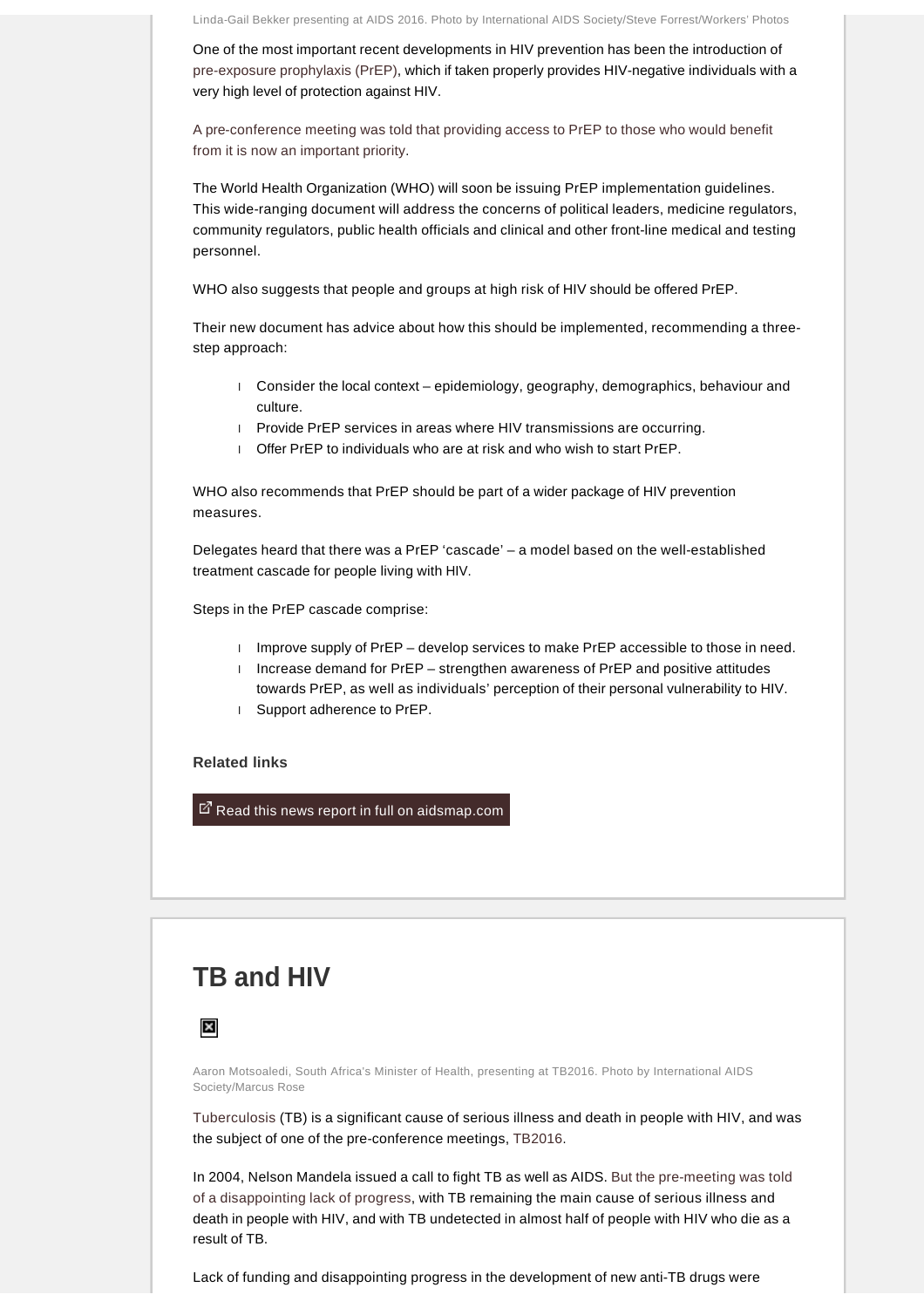highlighted.

The meeting heard a call for action, and it was stressed that countries needed to address the root causes of the HIV and TB epidemics – poverty, malnutrition, poor housing, stigma and a lack of basic human rights.

[Also presented at the TB2016 meeting, new research shows that a shortened course of therapy](http://www.aidsmap.com/Shortened-regimen-for-MDR-TB-shows-good-results-for-children/page/3071845/)  [is effective for the treatment of children with multidrug-resistant TB \(MDR-TB\).](http://www.aidsmap.com/Shortened-regimen-for-MDR-TB-shows-good-results-for-children/page/3071845/)

The nine-month course of therapy achieved good results in 83% of children and adolescents with TB resistant to rifampicin, a key first-line drug.

Therapy consisted of the so-called 'Bangladesh regimen' which has previously been shown to be highly effective in adults with drug-resistant TB.

The Bangladesh regimen is made up of four months of kanamycin, moxifloxacin, prothionamide, isoniazid, clofazimine, ethambutol, and pyrazinamide, followed by five months of moxifloxacin, clofazimine, ethambutol and pyrazinamide.

Results of the present study involving children and adolescents in a number of resource-limited settings showed that the regimen was successful in 83% of cases.

Separate research showed that the drug levofloxacin was safe as part of a TB regimen for MDR-TB in HIV-positive and HIV-negative children. The most common side-effects were vomiting and disturbances in liver function. No child stopped treatment because of an adverse event.

**Related links** 

 $\mathbb{Z}$  [Read 'TB2016 demands a global commitment to end TB' on aidsmap.com](http://www.aidsmap.com/TB2016-demands-a-global-commitment-to-end-TB/page/3071912/)

E<sup>7</sup> [Read 'Shortened regimen for MDR-TB shows good results for children' on aidsmap.com](http://www.aidsmap.com/Shortened-regimen-for-MDR-TB-shows-good-results-for-children/page/3071845/)

⊠ [Visit the TB2016 website](http://www.tb2016.org/)



principles for provision of HIV treatment and pre-exposure prophylaxis (PrEP).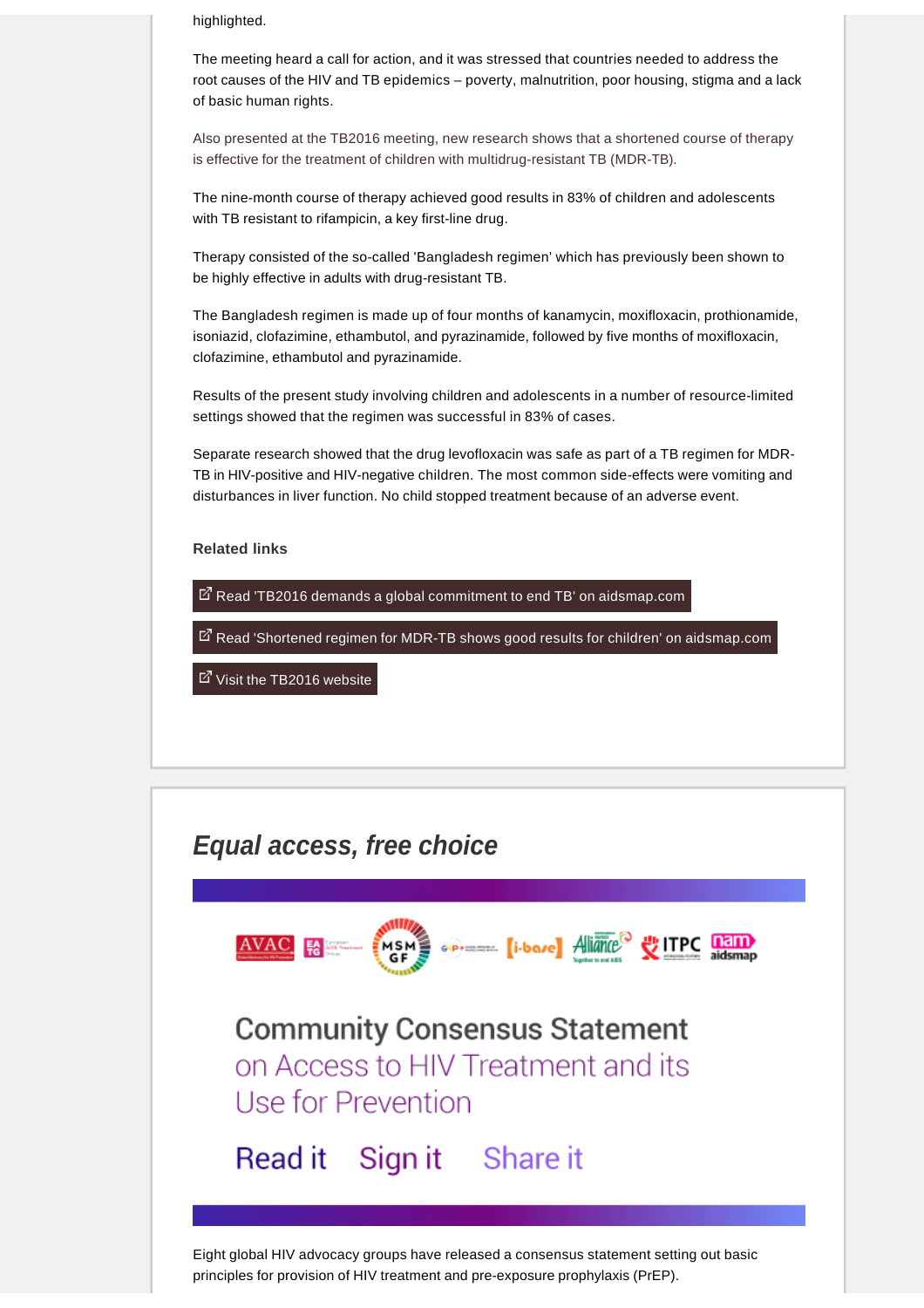Please read it, sign it and share it.

**Related links** 

 $E$  [Visit the community consensus statement website](http://www.hivt4p.org/)

### **Support our work**

**NAM** continues to be a great source of scientifically accurate yet readable information. This is a rare thing. Support it.

This message from one of our supporters made us smile! As a charity we rely on donations to continue our work and are so grateful for every gift we receive, no matter how big or small.

We believe passionately that independent, clear and evidence-based information lies at the heart of empowering people to make decisions about their health and live longer, healthier, happier lives.

If you can feel you can support our work with a donation, you can do so online at [www.aidsmap.com/donate.](http://www.aidsmap.com/donate)

Thank you.

**Related links** 

[www.aidsmap.com/donate](http://www.aidsmap.com/donate)